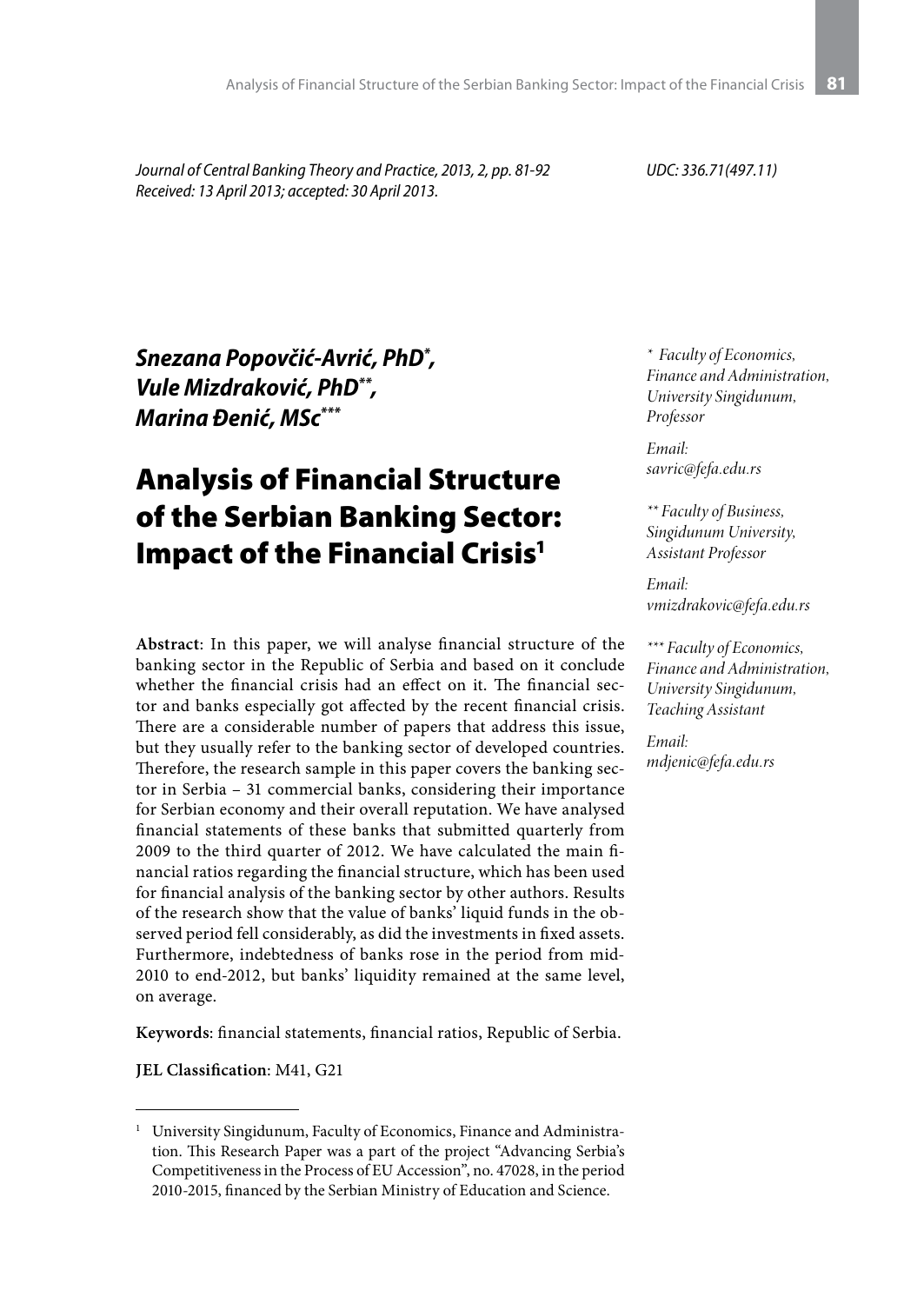### **1. Introduction**

Considering the fact that financial crises occur more and more frequently and that their impact on countries' financial systems has ever stronger and longer effects, monitoring of the financial standing of banks, being a vital part of the country's financial system, becomes increasingly important. The central bank of the country is responsible for the monitoring of commercial banks whereby financial statements prepared by the banks on mandatory basis represent the main source of information on the operations of commercial banks. Therefore, it is mainly legally regulated that banks must independently keep books and prepare their financial reports, that is, these activities may not be assigned to any third parties. The same practice is in the Republic of Serbia where banks conduct financial reporting independently. The central bank of the Republic of Serbia receives quarterly data on banks' operations, which facilitates the process of monitoring, unlike companies that prepare financial statements annually and in which case there is a considerable time gap in financial reporting. Banks, as special forms of legal entities, have numerous similarities with companies, such as profit generation as the primary goal of business. However, other features such as liquidity have more important roles in the operations of banks. Bank liquidity reflects its ability to meet due liabilities and at the same time continue regular operations. Namely, if we take into account the nature of a bank's operations which is essentially based on raising free capital and its investments in corporate and retail sectors, illiquidity of a bank indicates that the bank is destined to be subject to bankruptcy proceedings. Bankruptcy represents involuntary termination of bank's operations, unlike voluntary liquidation. The aim of bankruptcy is to free capital from legal entities which do not have "sound" conditions for multiplication and re-allocation of capital. However, another specificity of banks is that termination of operations of a bank means more than a bankruptcy of an average company. Therefore, it is frequently noted that the aim of bank bankruptcy must be minimizing damage for economy of a country and/or finding the least cost resolution (Bliss & Kaufman, 2006). Opening of bankruptcy over a bank may really have significant consequences, primarily for creditors, but in the end also for the financial system of the country. Nevertheless, many authors (Hainz, EBRD) point out that bankruptcy of banks in Europe do not have such devastating effects as it was the case with banks which went bust in the USA.

In any case, for a country to prevent adverse consequences, which are certainly incurred, it must effectively control operations of individual banks and the entire banking system. Particular attention should be focused on bank assets such as availability of cash funds and cash equivalents, as well as the financial structure of the bank. It is not only successful operations that influence the above men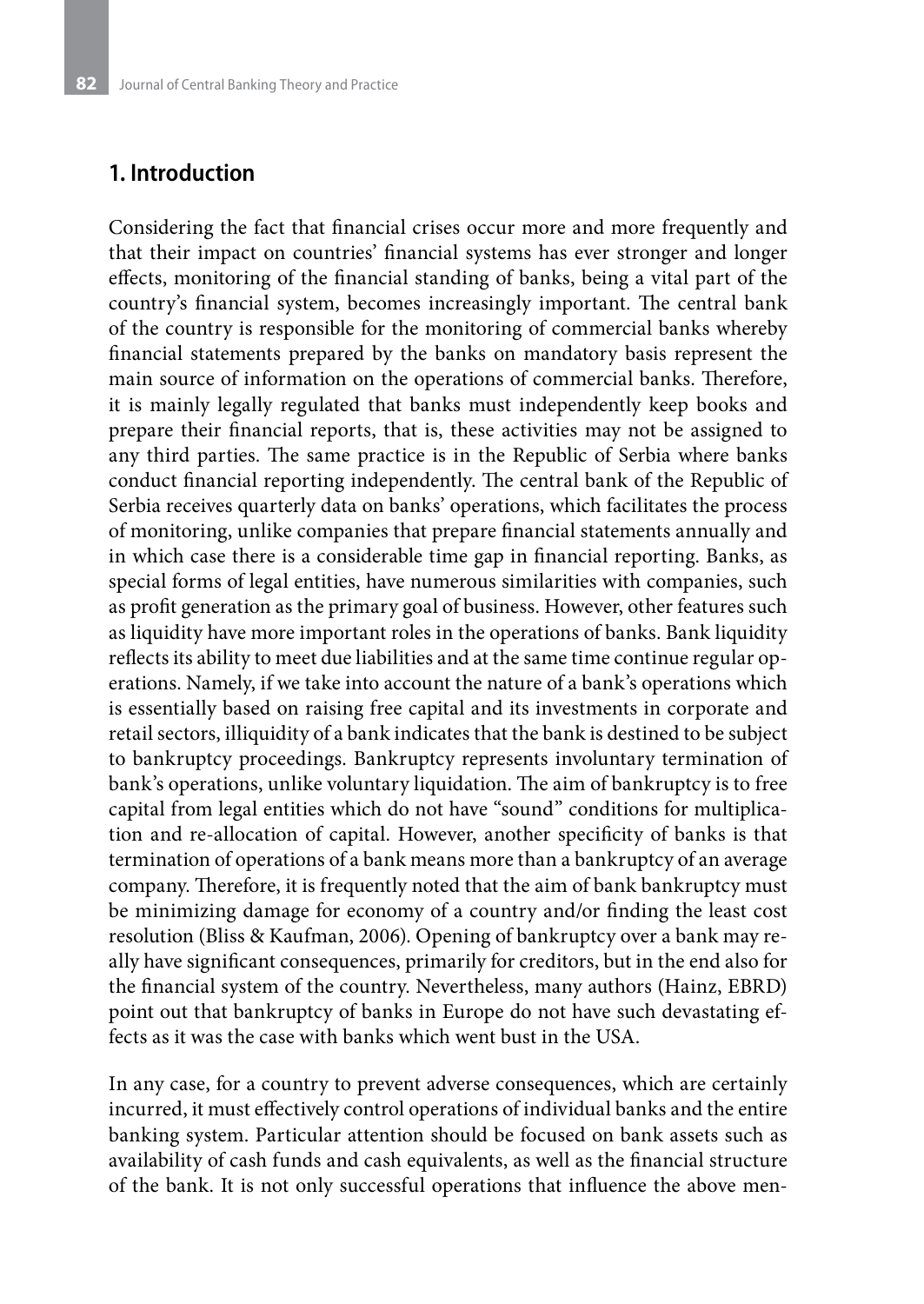tioned performance and general soundness of banks, but also the bank's environment and, in the circumstances of the globalization, the current international market conditions. The purpose of this paper is an attempt to establish whether the global financial crisis affected the financial structure of banks in the Republic of Serbia in the period from 2009 until the end of 2012. The paper is divided in two parts; in the first part, the authors present the main information about the global economic crisis and its effects on the performance of companies and the economy. The second part includes the methodology which is used to demonstrate the results of the analyses.

### **2. Impact of Financial Crisis**

Although the financial crisis had started in late summer 2007, the situation improved in early 2008 relative to late 2007 due to an aggressive policy response and a massive liquidity injection into the banking sector, funding markets experienced significant distress again during the fall of 2008 after Lehman Brothers and AIG failed and Fannie Mae and Freddie Mac were placed under conservatorship (Berrospide, 2012). This moment is usually considered as the moment when the financial crisis started. However, if we attempt a deeper analysis of the current situation and consequences left by the crisis, it may be said that the roots of the present crisis date back to the end of the 1990s when developed countries faced excess savings. This resulted in the glut, which led to a decrease in return on savings, especially in case of safe funds. Lower returns turned investors to start investing into more risky undertakings which bring higher profits. Such a situation, however, caused a decrease in returns both in case of safe and risky transactions, due to a rapid saving glut. The result and a huge mistake was risk underestimation.

In October 2007, it was published that the total losses from subprime mortgage loans and respective bonds are estimated to USD 250 billion. The regulatory and supervisory authorities have never been able to completely prevent the appearance of banking crises, which in turn, as situations when a bank's liabilities surpass the market value of its assets, lead to a decrease in the value of its assets (capital and claims) in relation to its liabilities and a decrease of the net value of the bank (Miletic, 2009). Ten American banks managed to create a USD 70 billion liquidity fund, but nobody ever thought of investing three to four times more money in order to prevent possible avalanche effects. One year later, in the wake of the first blow of the crisis, when it was already clear that the global economy was entering recession, the first review of the global economic growth projections until 2015 was made. The difference between the new, lower and the previous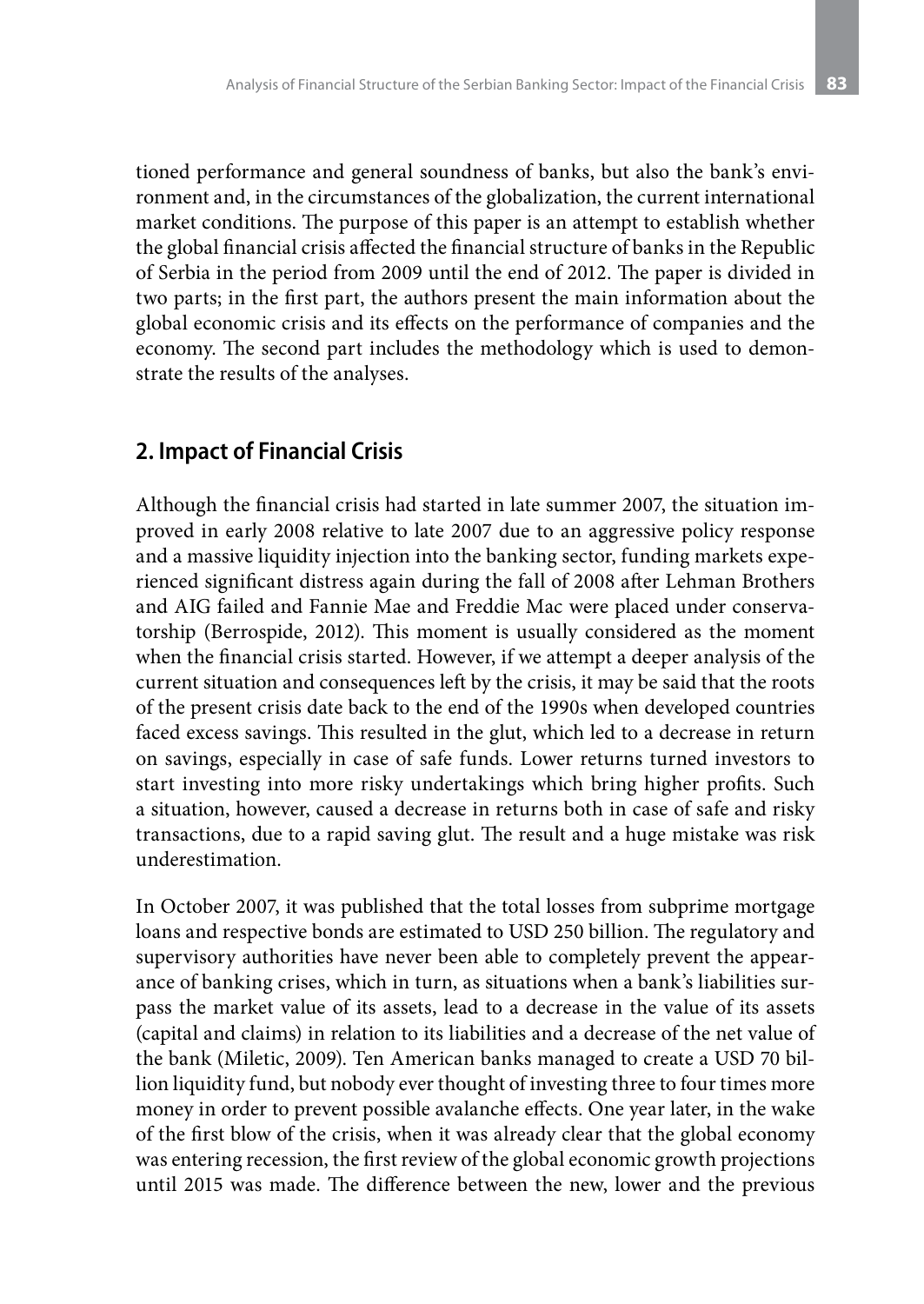growth path was USD 4,700 billion (nearly 19 times more than the total loss from subprime mortgage loans). Finally, at end-November 2008, after the situation in the global financial markets partly settled, a detailed record of the decrease in the consolidated values of all shares and bonds was made. The total recorded loss was USD 26,400 billion. It is over a hundred times more than the total value of the contentious mortgage loans. One-time tax of 1% on the value of all shares and bonds in October 2007 would be sufficient to cover entirely the financial gap which caused the crisis on a global scale (Vujović, 2009).

The global economic crisis showed that the source of risk is not poor business decision-making of an individual bank (inappropriate loan, bankruptcy of a company, etc.), but the collapse of one type of financial instrument (subprime mortgage loan) in the circumstances of overindebtedness, poor regulation and a high degree of interconnections at the national and global levels. Therefore, it is a systemic disruption which simultaneously affects a large number of banks in the country (USA) and in the world. Secondly, most deposits are insured nowadays so that investors do not have particularly strong motives to withdraw funds in panic at the first sign of volatility. Moreover, immediately after the onset of this crisis, most countries considerably raised the maximum amount up to which deposits are insured in order to prevent this kind of risk.

Today most banks provide liquidity by short-term borrowing on the financial markets. Banks facing problems with assets rapidly lose rating, thus automatically losing access to favourable financing. Maturity of the existing short-term liabilities due to banks causes a gap in the sources of funds which can be closed either by additional private financing sources or by capital increase. If it fails, the only solution is the sale of assets or the use of reserves in order to settle due liabilities. In the circumstances of systemic risk, none of these methods gives good results. In a disrupted market there is no demand for risky assets (at least not at reasonable prices) nor additional capital sources or alternative long-term private financing sources. Since many banks simultaneously offer plenty of assets for sale, the price further declines, even at the level of minimal provision of capital. It creates additional pressure for selling even more assets in order to maintain at least minimum capital coverage and basic solvency. These two mechanisms are mutually enhanced and cause further deterioration of conditions in the assets market. Capital coverage is very soon depleted and the liquidity problem becomes a solvency problem.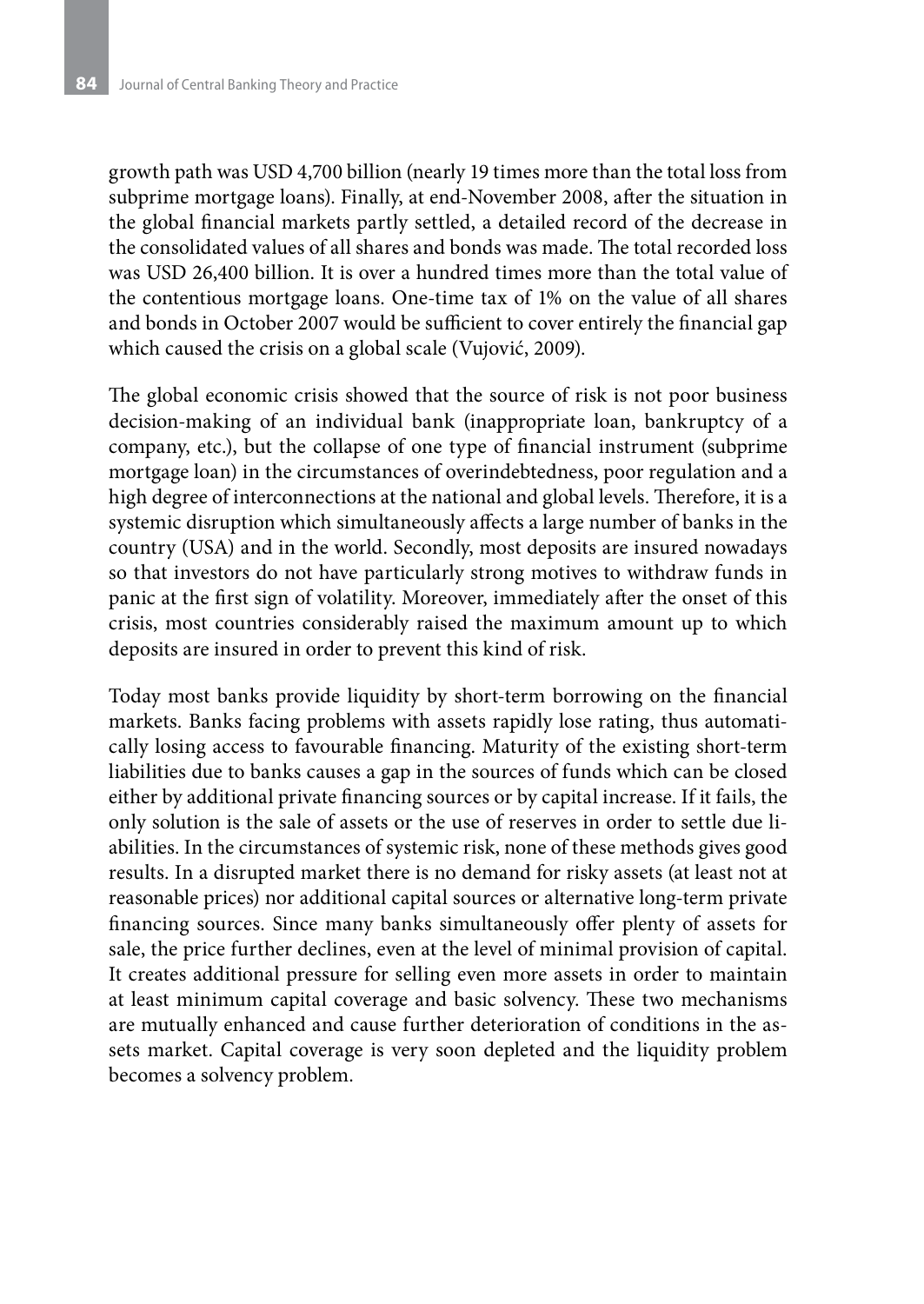Based on the above mechanisms, toxic assets spread very fast, from specialised banks and other financial organisations which were primarily dealing with subprime mortgage loans to all other players in the financial markets of the United States and other countries as well as to emerging markets (China, India, other East Asian countries etc). Classic mortgage banks and financing of corporations resisted the longest to the spreading of toxic assets, but in early 2008, a notable presence of toxic assets was for the first time detected in these segments of the financial system, along with relevant risks and highly volatile prices. Owing to massive liquidity interventions taken by the Fed and other central banks of developed countries, the situation partly improved in the months to follow and prices got stabilised. However, it was not sustainable in the long run. Assets prices crash started with the outbreak of the global financial crisis in September 2008. At that time, toxic assets spread not only to all segments of the financial system of developed countries, but also reached the new market through credit channels, thus dominating all segments of the global financial system. A narrow definition of toxic assets would confine to mortgage backed securities and related derivatives that have been estimated to \$2 trillion. It has been proposed that the best solution for these assets should be reverse auction. However, this method can be an effective way to buy homogeneous assets, but it does not work well with MBA because this market is much more fragmented than the market for corporate bonds (Pozen, 2010).

# **3. Methodology**

In this research, we used available financial statements published by the National Bank of Serbia on its official website. The banking system of the Republic of Serbia comprises 32 commercial banks which report to the central bank on quarterly basis. This research includes 31 banks (instead of 32), because data on Eurobank were not available. The authors used quarterly balance sheets in which assets of a legal entity are disclosed, and income statements in which profitability of banks is recorded for a given reporting period (one calendar year). Having in mind that this research is trying to demonstrate the quality of the financial structure of the Serbian banking system and whether the global economic crisis influenced this structure, it is necessary to define the research period.

Considering the fact that the major impact of the global economic crisis on the financial statements in the US could be seen at the end of 2008, whereas in the Republic of Serbia the economy recorded very good results in that year, the authors believe that the effects of the global economic crisis could not be reflected in the financial statements in the Republic of Serbia until 2009. As noticed by the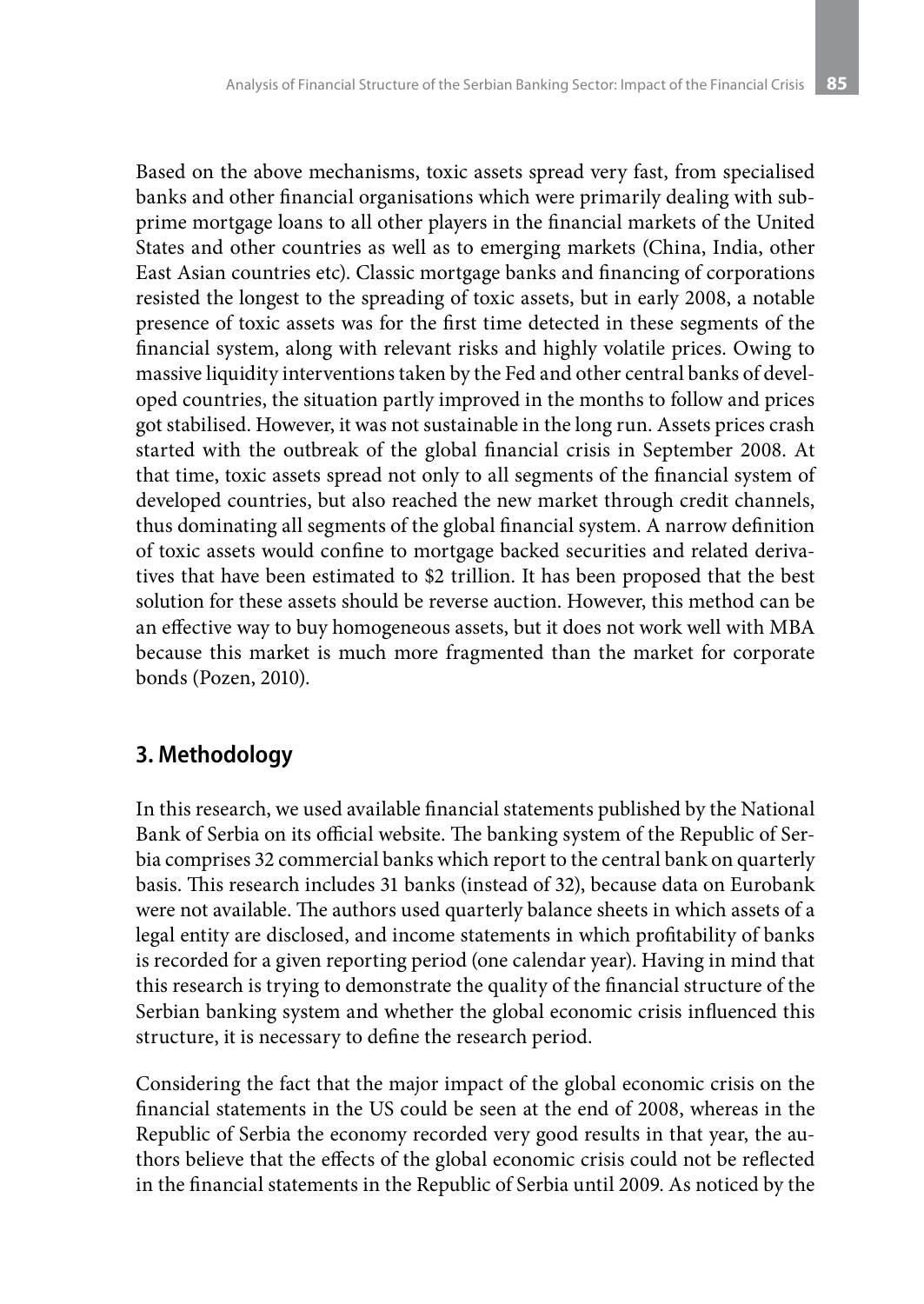authors in the region in this period, the banking sector in Montenegro was sharing the fate of the crisis adjustments and impact with the remainder national, but also a wider global, economy (Žugić, 2013). In 2009 and 2010, corporate entities in the Republic of Serbia recognized a notable decrease in returns on investment or equity, around 8% (Stanišić, Radojević, Mizdraković, and Stanić, 2012). Therefore, this research covers the period from 2009 to Q4 2012, which also represents the last period for which financial statements of commercial banks are available.

The research includes 31 commercial banks in the Republic of Serbia. For the purpose of this research, the authors classify these banks into groups by applying a certain criterion in order to facilitate the presentation of the research findings. The value of assets quite reliably presents the size of a bank and, therefore, the authors used the value of business assets in bank classification. Table below showed four groups of banks and their names according to the value of business assets in Serbian dinars (RSD).

| Group | Operating assets in RSD      | Banks:                                                                                                                                        |
|-------|------------------------------|-----------------------------------------------------------------------------------------------------------------------------------------------|
|       | >100.000.000                 | Aik Bank, Hypo Alpe Bank, Intesa Bank, Komercijalna<br>Banka, Raiffeisen Bank, Societe General Bank, Unicredit<br>Bank                        |
|       | 50.000.000 < x < 100.000.000 | Alpha Bank, Credit Agricole Bank, Erste Bank, Piraeus<br>Bank, Procredit Bank, Vojvođanska Banka, Sber Bank                                   |
| Ш     | 25.000.000 < x < 50.000.000  | Čačanska banka, KBC Bank, Marfin Bank, NLB Bank, OTP<br>Bank, Banka Postanska Stedionica, Privredna Banka,<br>Razvojna Banka, Univerzal Banka |
| IV    | < 25.000.000                 | Credy Bank, Dunav Banka, Findomestic Bank, Jugobanka,<br>Jumbes bank, Moskovska banka, Opportunity Bank,<br>Srpska banka                      |

**Table 1: Groups of banks based on the value of their operating assets**

## **4. Results**

Financial statements present values of individual balance sheet items expressed in the local currency, i.e. in the Republic of Serbia in dinars. Because of the currency oscillations, values are expressed in a more stable currency such as Euro. The figure 1 shows the values of operating assets of banks in the Republic of Serbia, expressed in dinars.

Figure 1 shows that the average value of assets of Serbian banks increased, but the Figure 2 which shows that the values in euros present the real situation. This shows that the value of average assets of banks in the Republic of Serbia con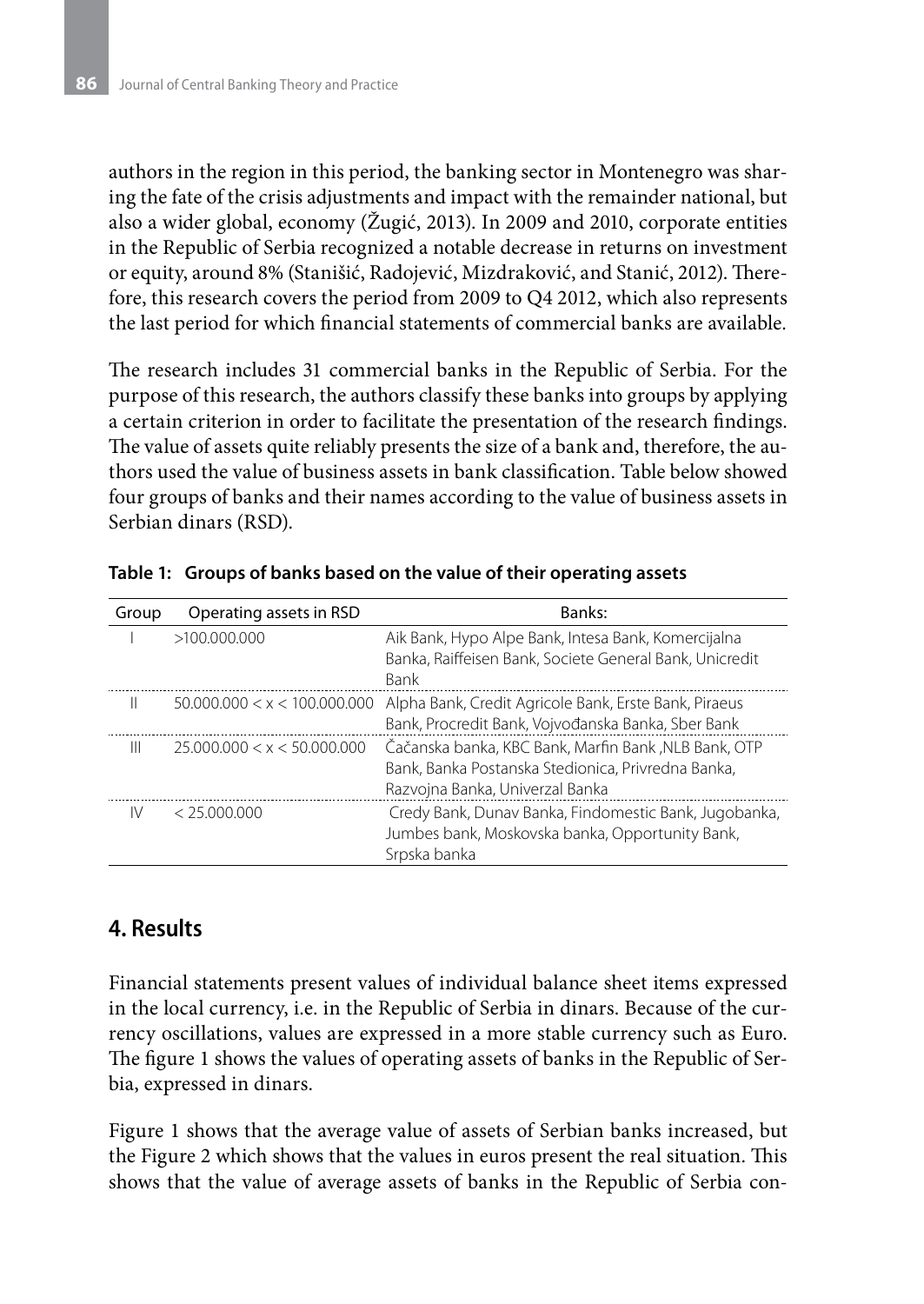siderably shrank in the first quarter of 2010, by 12.83% in relation to Q4 2009. The authors notice that the highest value was recorded at the end of 2011 and that it was higher by 5.4% relative to end-2009.

These results are compared with estimates of the International Monetary Fund (IMF) that banks and other financial institutions faced aggregate losses of \$4.05 trillion in the value of their holdings, as a result of the crisis (Landler, 2009). Some \$1.1 trillion should be added to this amount since it has been invested to help fix the problems that the crisis incurred. Of \$4.1 trillion, \$2.7 trillion is from loans and assets originating in the United States. It can be expected that availability of liquid assets is very limited against the backdrop of the financial crisis, whereas the need for such funds is higher than in the circumstances of positive trends in economic development. In deteriorating economic environment, the aforesaid demand for liquid assets is particularly pronounced with banks.

#### **Figure 1: Average value of operating assets of observed banks in RSD**



#### **Figure 2: Average value of operating assets of observed banks in EUR**



As it was proven in the research conducted by Berrospide (2012), when the financial crisis started, banks held more liquid assets in anticipation of future expected losses from securities write-downs, than in regular business. The author noticed that although banks of all sizes increased their possession of liquid assets during the crisis, the reasons behind such behaviour differ depending on their size. Large unused commitments represent a key determinant of increased liquid buffers only for large banks, since for small and medium-sized banks the relevant source of liquidity risk is their exposure to securities losses (Berrospide, 2012). Therefore, in the figure 3 we showed the movements of the ratio of banks' liquid assets to total business assets in order to check whether a similar situation occurred in the Serbian banking sector.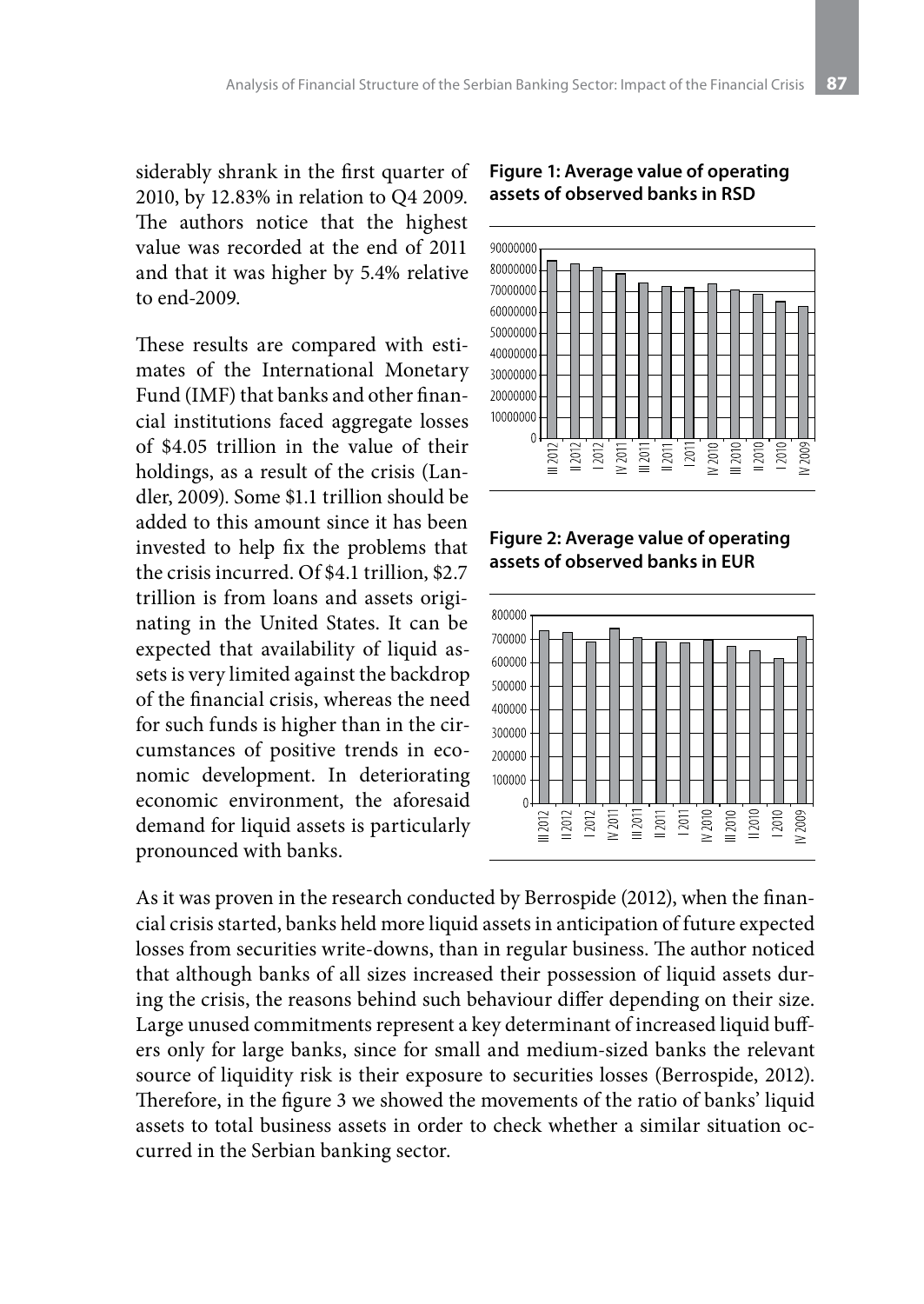

#### **Figure 3: Liquid to operating assets of observed banks**





The figure 3 shows that the level of liquid assets in the crisis period remained at more or less the same level and by the end of 2012, compared to end-2009. This shows that it fell by nearly 10 per cent. The reason for such movement of liquid assets may lie in the fact that banks had had sufficient liquid assets during the crisis and after the economic conditions have improved, they invested free liquid assets in order to increase their earnings.

It can be expected that banks which had larger amounts of funds invested in fixed assets achieved good results during the crisis period. Therefore, in the figure 4 we showed investments in fixed assets (real estate and equipment) by the groups of banks.

Figure 4 shows that banks from the first group, i.e. banks with the largest assets, had the least investment in fixed assets, but at the same time recorded the highest return on investment, which is not the subject of this research. The figure 4 proves that banks which invested little in fixed assets responded more ef-

fectively to the change in market conditions and the crisis; they had more liquid assets at their disposal, unlike other banks which additionally paid for borrowing liquid assets and thus reduced their profitability. The graph also shows that the banks from the third and fourth group recorded the largest drop in possessing liquid assets, while banks from the first and second group kept the level of liquid and fixed assets at approximately the same level. It means that banks from the third and fourth group have a major portion of invested assets trapped in longterm securities and receivables, which means that they may face problems with regard to maintaining the current liquidity in the long run.

General liquidity ratio is the most frequently used financial indicator for assessment of banks' liquidity, considering that banks do not have stocks so that the value of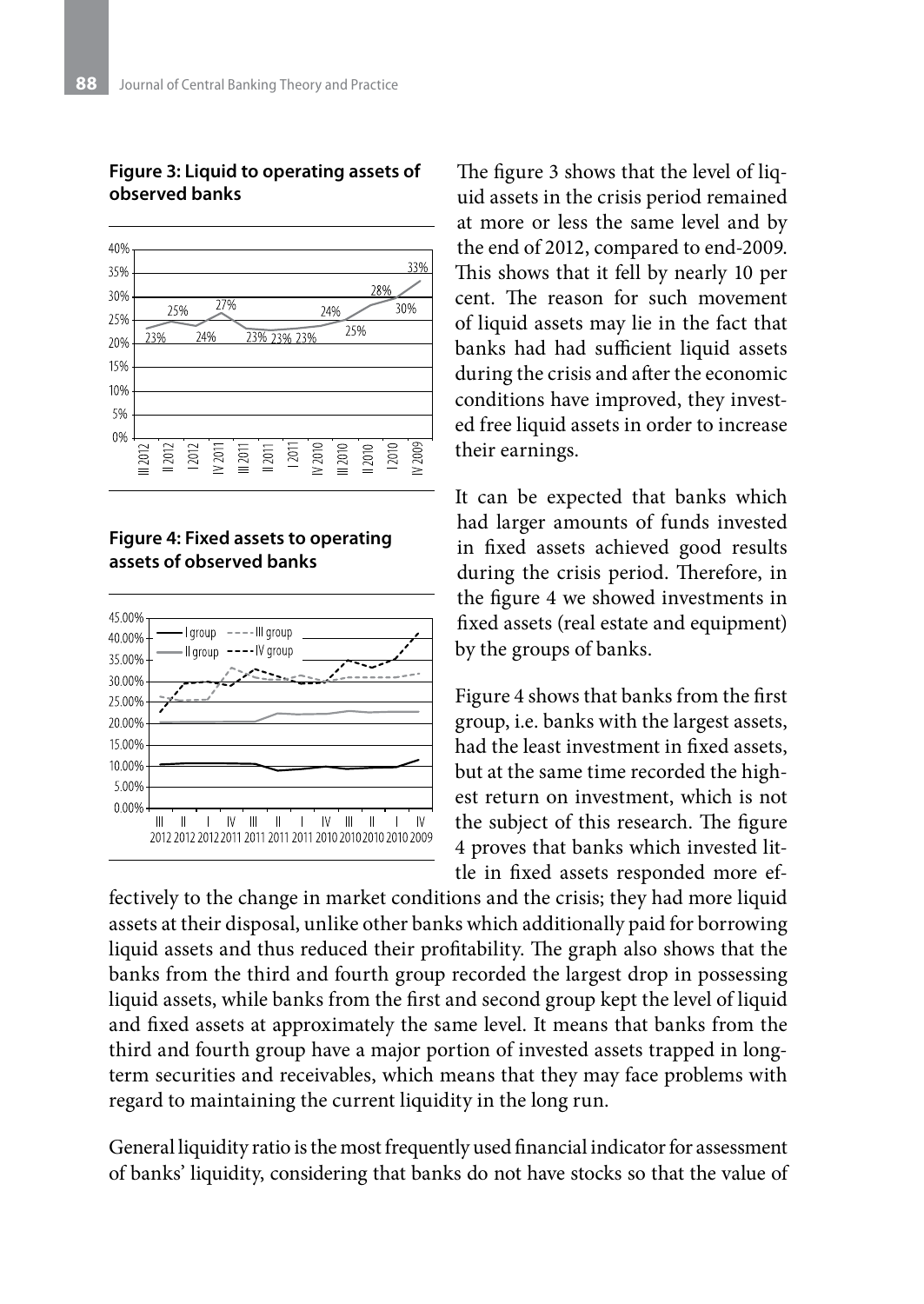the rigorous liquidity ratio corresponds to the value of general liquidity ratio.

In Figure 5, the authors notice that the level of liquidity indicators in the overall observed period was considerably above 1, which can be considered a good sign. Banks in the Republic of Serbia must manage the risk of non-liquidity and establish such a system that will allow continuous provision of information by which the liquidity of banks is supervised (National Bank of Serbia, 2008). A bank is obliged to maintain

#### **Figure 5: Liquidity ratio of observed banks**



the level of liquidity so as to ensure that the minimum liquidity ratio is 1, as the average of ratios for all working days in the month. Furthermore, the ratio may not be less than 0.9 for more than three consecutive days nor may it fall below 0.8 for one working day. If this ratio is below 0.8, the bank is considered to be illiquid. We notice that the value of the ratios for the first three groups of banks is nearly the same and only the fourth group differs. Banks apply different methods to control liquidity, but the following measures are recommended and necessary:

- Identification and measurement of all types of potential risk of illiquidity;
- Performing liquidity stress testing that may include systemic risk;
- Intraday liquidity management on daily basis;
- Monitoring cash flow movements beyond certain limits and managing foreign currency risk, etc. (Jelenkovic & Barjaktarovic, 2010).

The figure 6 shows the loans to assets ratio.

**Figure 6: Loans to operating assets ratio of observed banks**

The value of granted loans increased in the period from the beginning of 2010 until the end of 2012. This increase was particularly notable with banks from the first and second group, which can be interpreted as a result of the fact that those banks were seen by borrowers as the safest banks for borrowing. With regard to the equity value, unlike companies where assets are expected to

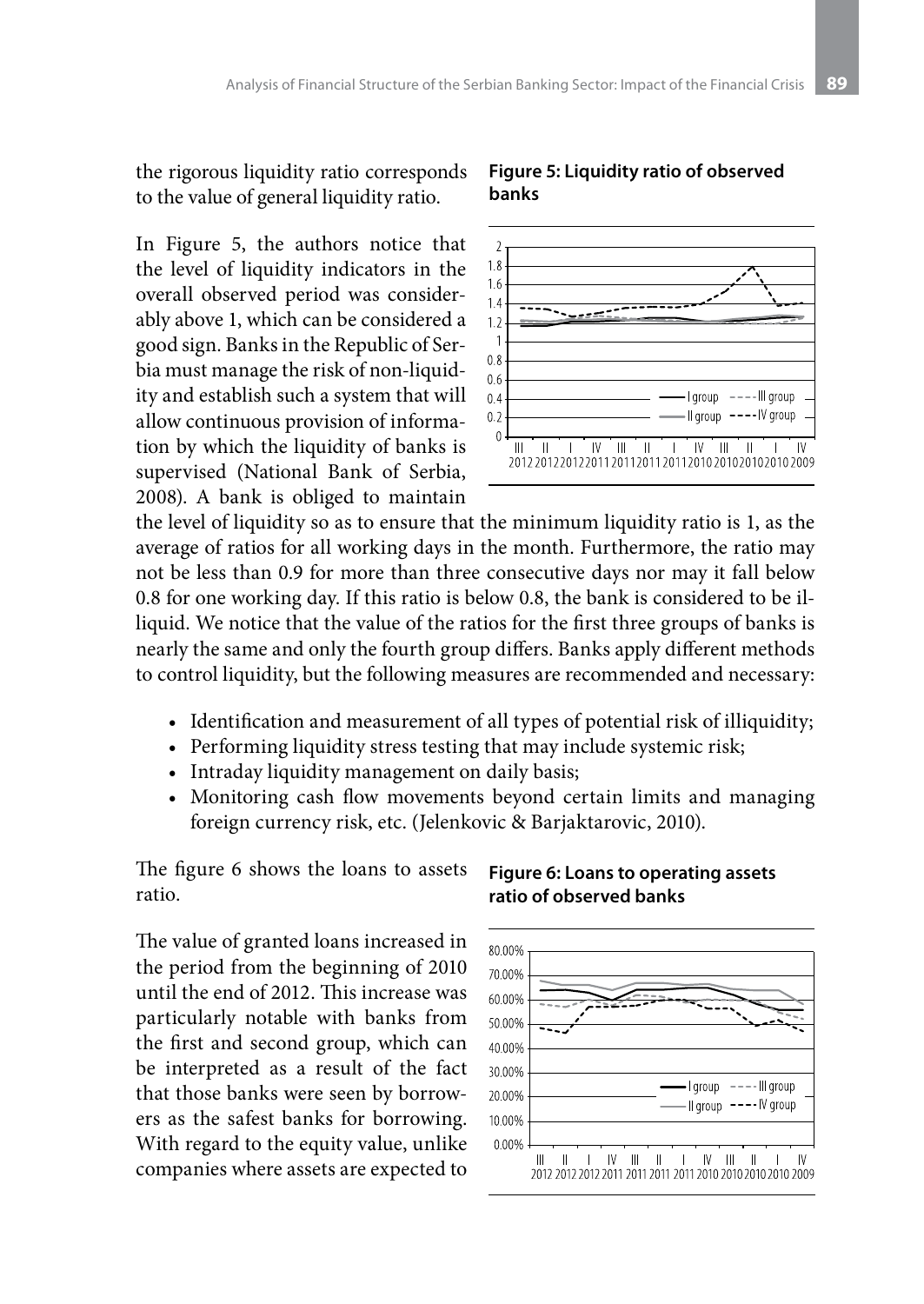

**Figure 7: Equity to operating assets of observed banks**

#### **Figure 8: The debt-to-total assets of observed banks**



be financed with 70-80 percent of own capital, this amount is considerably lower in case of banks, as shown in the figure 7.

It can be noted that the last group of banks recorded the biggest oscillations in the value of their own capital in the observed period. Most of the observed banks had a decrease of equity in 2010, when the effects of financial crisis were the strongest. We see that banks from the first and last group are traditionally oriented, whereas banks from the second and third group were more willing to take risks and use financial leverage. Finally, what sets apart successful banks is their clever investing of capital and not necessarily the source of capital they have. Nevertheless, a bank's overexposure may indicate potential illiquidity and insolvency in the end. Therefore, in the last figure we will show leverage ratios for all groups of banks.

Figure 8 shows that banks from the second and third group had higher levels of leverage as well as that average lever-

age of all banks recorded an upward trend in the period from 2009 until the end of 2012.

### **5. Conclusion**

Many authors share the opinion that Europe and the European Union were not as severely affected by negative impacts of the global economic crisis as the US. If we analyse the value trends in stock exchanges, operations of banks and corporate entities, we will notice that businesses in Europe proved to be slightly more resilient to the effects of the crisis due to versatile reasons, starting from geographic reasons to the implementation of different accounting methods. Dur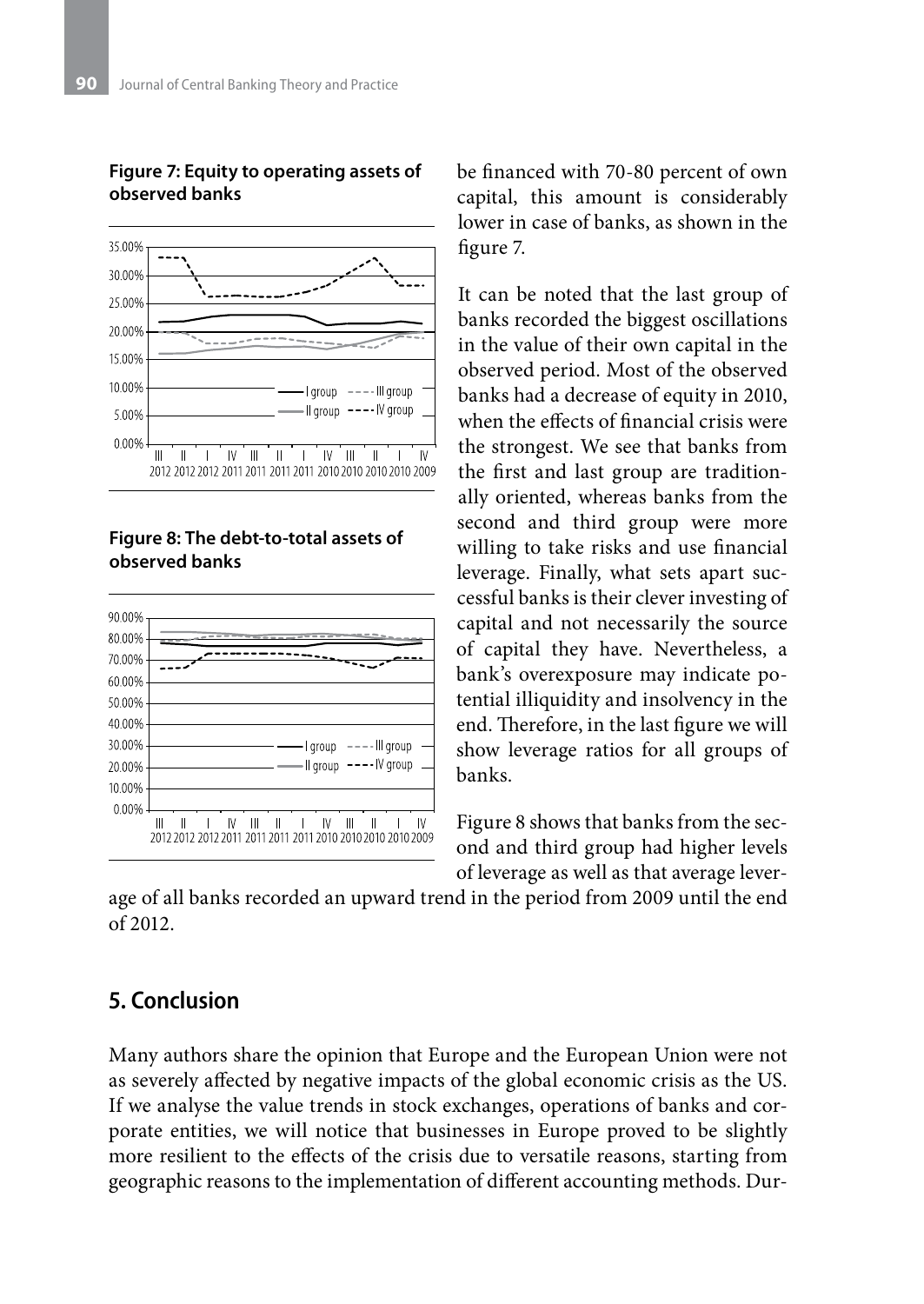ing the analysis of the results of the research presented in this paper, we have noticed that the level of operating assets was kept at almost the same level in the banking sector in Republic of Serbia during the observed period, however they depleted in year 2010 for over 12%. In the observed period, the amount of liquid assets recorded a notable decrease of no less than 10%. We have found that banks which had lower value of operating assets than other banks reduced their investments in fixed assets, which can be understood as an attempt to release funds trapped over long periods of time in order to finance their current liabilities. On average, banks' leverage increased in the period from mid-2010 to the beginning of 2012. By analysing the financial structure of the Serbian banking sector, we may conclude that commercial banks suffered the impact of the economic crisis, especially in 2010, did the corporate sector and households because borrowing from these banks increased in that period. However, this impact was not as severe as in case of US banks.